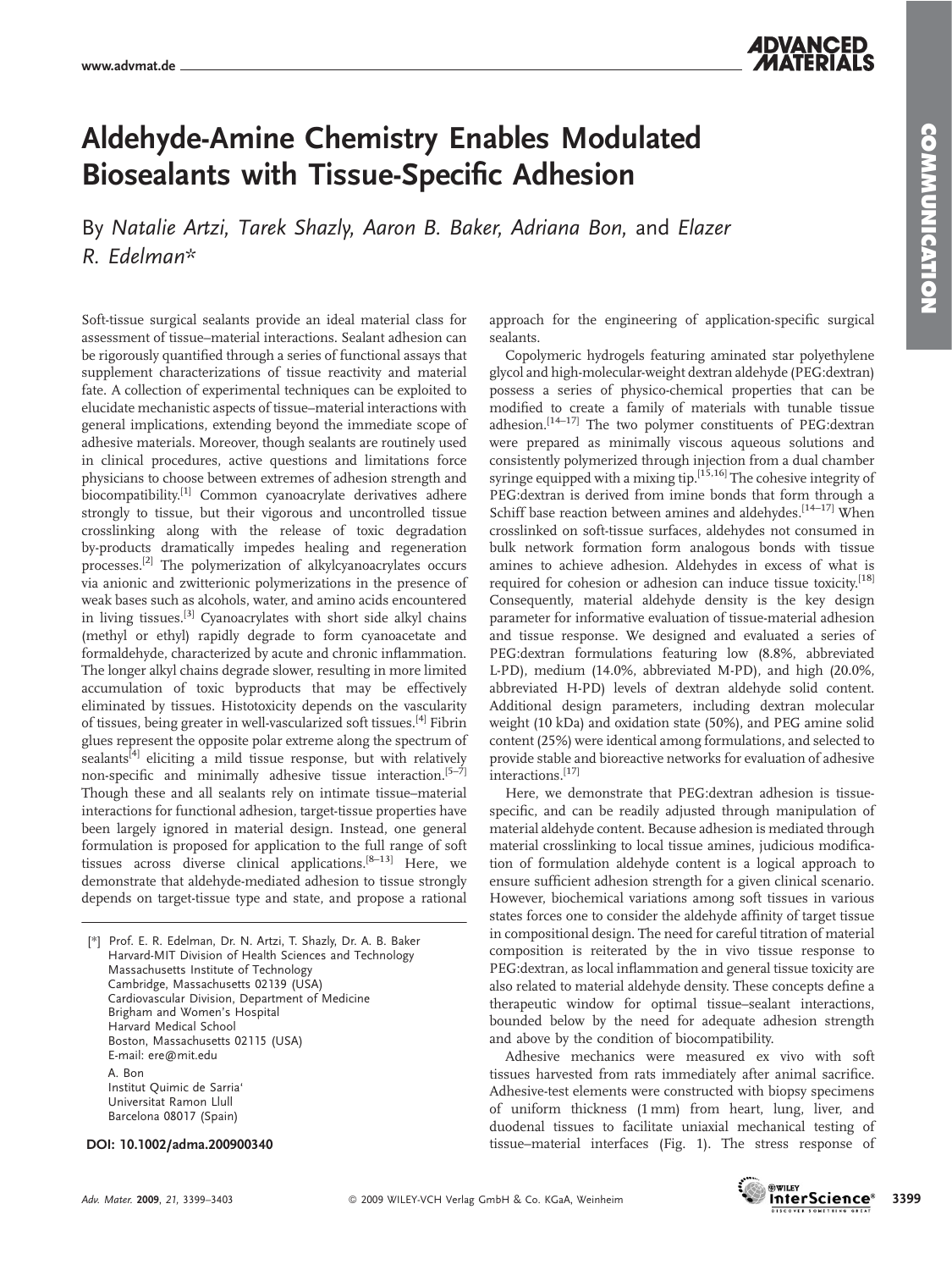# **ADVANCED**



Figure 1. The adhesion of PEG:dextran-based adhesives depends on tissue type (heart, lung, liver, or duodenal rat biopsies) and constituent chemistry, evaluated at low [A) 8.8 wt%], medium [B) 14.0 wt%], or high [C) 20.0 wt%] concentrations of dextran aldehyde solid content. The moduli of the adhesive test elements increased with aldehyde content dependant on tissue type D). The increase in modulus compared to low aldehyde content is presented above the bars for medium and high content variants.

adhesive test elements over a range of applied displacement varied with material aldehyde content and tissue type (Fig. 1A–C). The interfacial modulus was calculated from the initial stress response (1 < interfacial thickness < 1.05) and serves as a convenient metric for comparison of adhesive mechanics. Adhesive stiffness varied dramatically in response to material chemistry and tissue type (Fig. 1D). The modulus of H-PD adhesion to duodenal test elements (724  $\pm$  86 kPa) was signifi-



Figure 2. Tissue reactivity in vivo was assessed for subcutaneous implants of materials having low (8.8 wt%), medium (14.0 wt%), or high (20.0 wt%) dextran aldehyde solid content. A subcutaneous pocket was created in anesthetized C57BL/6 mice and 200  $\mu$ L of material was injected into the pocket using a syringe with mixing tip. After nine days, the mice were sacrificed and the skin and subcutaneous tissue were harvested. The samples were snap frozen in liquid nitrogen and stored at -80°C until histological and zymographic analysis. Materials with increased aldehyde content cause an increased inflammatory response. A) Histomorphometric analysis reveals increased fibrotic capsule thickness and inflammatory cell present in materials with high aldehyde content. B) Gelatinase zymographic activity was increased with material aldehyde levels. (\*  $p < 0.05$  compared with 14.0% solid content).

cantly greater  $(p < 0.001)$  than lung  $(72 \pm 7 \text{ kPa})$ , while heart and liver moduli were comparatively intermediate  $(296 \pm 60,$  $431 \pm 15$  kPa, respectively). The extent to which aldehyde content altered stiffness at tissue interfaces is tissue-specific. Cardiac tissue-test elements exhibited the greatest relative increase in interfacial stiffness when comparing L-PD and H-PD variants (1785%), while lung tissue had a much weaker dependence (283%). Overall, these data support the notion that both tissue type and material chemistry influence aldehyde-mediated adhesive interactions, providing a functional basis for tissuespecific sealant design.

The tissue response to subcutaneous material implants was used to evaluate the in vivo biocompatibility of PEG:dextran materials and particularly the influence of material aldehyde content on tissue response. PEG:dextran variants (L-PD, M-PD, and H-PD) were implanted into a subcutaneous pocket in mice that survived for nine days. Inflammation as manifested by thicker fibrous capsule increased with aldehyde content (Fig. 2A). Inflammatory cell-mediated proteolysis affects wound repair

as matrix metalloproteases cleave the extracellular matrix weakening the tissue and surgical anastomoses.<sup>[19]</sup> The gelatinase activity in the tissues, measured using analytical fluorescent microscopy and in situ zymography, also increased with material aldehyde content (Fig. 2B). This trend in proteolytic activity is likely a result of the increased pro-inflammatory mediators and activation of polymorphonuclear leukocytes generated by the reactive aldehyde groups.

> The conjugation of aldehyde-coated fluorescent microspheres (f-MS) to soft tissues was used to probe tissue-surface chemistry and provide a mechanistic basis for the demonstrated variability in adhesive mechanics. Tissue biopsies of controlled surface area were excised from rat heart, lung, liver, and duodenum and allowed to react with f-MS through gentle mixing in an aqueous solution. Following suspension, the fluorescent intensity at the surface of the tissue samples was quantified to generate an aldehyde conjugation metric reflecting the percent of tissue-surface coverage by immobilized f-MS (Fig. 3A). The conjugation metric is indicative of the aldehyde affinity of soft tissues, and provides a fairly direct measure of the targeted biochemistry for PEG:dextran adhesion. Soft tissues display a range of f-MS conjugation metrics, with duodenal tissue possessing the greatest apparent aldehyde affinity. Comparison of tissue-conjugation metrics to adhesive mechanical data provides convincing evidence for aldehyde-mediated adhesion, as interfacial moduli strongly correlate  $(R = 0.92, p < 0.05)$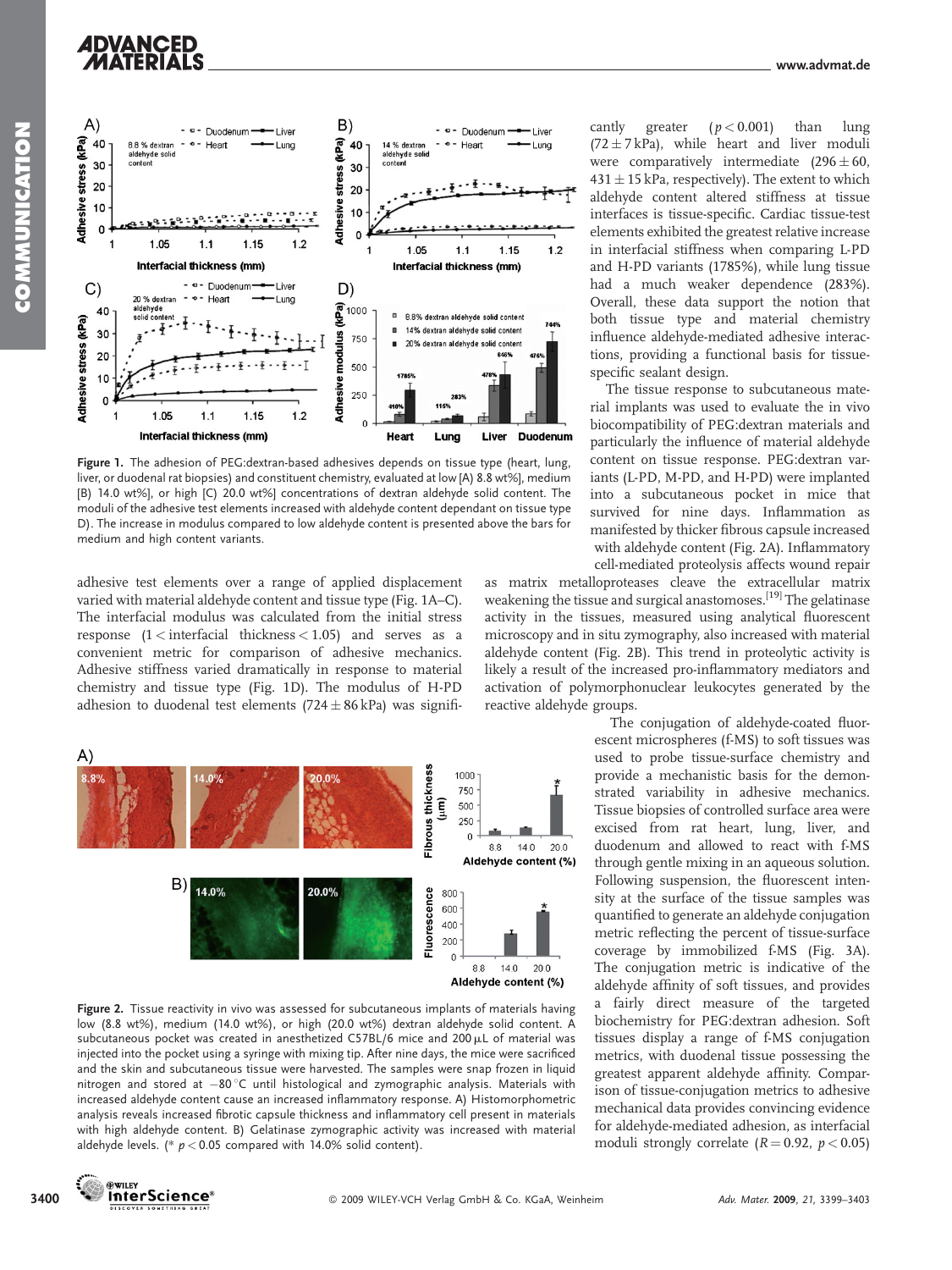



Figure 3. A) The relative aldehyde reactivity of heart, lung, liver, and duodenal rat tissue were assessed though tissue-sample conjugation of fluorescent aldehyde-coated microspheres. Aldehyde reactivity was lowest in the lung and heart, greater in the liver and highest in the duodenum ( $* p < 0.05$  compared with liver and duodenum). B) The interface between PEG:dextran (green) and various soft tissues, highlighted with rhodamine phalloidin (actin, red) and DAPI (cell nuclei, blue), varies with tissue. C) Both the adhesive regime area (size normalized to interfacial length) and density (fluorescence intensity) demonstrate that tissues with high aldehyde reactivity form smaller and more continuous interfaces with PEG: dextran.  $* p < 0.05$ compared with liver and duodenum. D) Differential adhesive retention was seen when applied to different tissues. Adhesive is most stable when applied to the duodenum while those applied to the liver, lung, and heart degrade faster and at an increasing rate. Degradation rate correlates with material affinity to the tissues ( $R = 0.9$ ,  $p < 0.05$ ).

to aldehyde affinity across the tested tissue types and material variants. The aldehyde content of materials and aldehyde affinity of tissue seemingly present a mechanism by which to design and select materials based on clinical applications.

The interfacial regions between PEG:dextran and excised rat heart, lung, liver, and duodenum tissues were microscopically examined to add physical insight to adhesive interactions. Three distinct domains were evident upon material adherence, including the target tissue, bulk material, and an adhesive regime interposed between the two (Fig. 3B). The adhesive regime depicts the intermediate material structure resulting from concurrent dextran aldehyde reactivity with PEG and tissue amines. The morphology of the adhesive regime varied with tissue, and reflected the strength of adhesion, appearing fibrillar and discontinuous on cardiac and lung tissues, and more continuous and intact over liver and duodenum. Quantitative microscopic evaluation of the adhesive regimes based on fluorescent material intensity provides normalized metrics of area per unit interfacial length (adhesive regime size) and the average material concentration (adhesive regime density). Significant differences in the resultant PEG:dextran morphology were measured following tissue-material adhesion (Fig. 3C). While the adhesive regime above duodenal tissue was minimal in size  $(0.24 \pm 0.11)$  and comparatively dense  $(1.27 \pm 0.17)$ , interactions with heart, lung, and liver yielded more expansive and dispersed adhesive interfaces. Comparisons between adhesive morphology and mechanics confirmed common physical intuition, as both adhesive regime metrics strongly correlate to interfacial moduli ( $R = 0.95$ ,  $p < 0.05$ , L-PD variant) across tissue types, indicating that small and dense material transitions between tissue and bulk yield stiff adhesive interactions.

The extent of tissue–material interaction should largely determine the tissue retention of an adhesive material. Fluorescent PEG:dextran materials were applied to tissue biopsies and submerged in media under defined conditions. The presence of released fluorescent signal was monitored as the media was periodically changed. This signal is a surrogate for the effective material loss from a tissue surface and varied based on underlying tissue type. Relatively rapidly fluorescent accumulation occurred when PEG:dextran was applied to heart and lung tissue, while hepatic and duodenal specimens exhibited protracted release kinetics (Fig. 3D). PEG amine content lost to the media evidentially depends on the material continuity at the tissue surface, as significant correlations of cumulative material loss to adhesive regime size and intensity  $(R > 0.90, p < 0.05)$  were found across tissue types.

Adhesive materials reside not only in normal, stable environments but in extremes of pH, oxygen content, and enzymatic chal-

lenge.[20,21] Small intestinal tissue pH, for example, rises from 5.9 to 6.2 in patients with Crohn's disease and to 6.6 for coeliac patients.<sup>[22]</sup> Imine bond formation is pH sensitive, suggesting that such variations in tissue state may affect aldehyde-mediated adhesion.[23] These bonds form when amines attack the aldehydes to form an intermediate product, and are then dehydrated to imine bonds. The first reaction is slow at acidic pH values, where a significant amount of amines are protonated. In contrast, the dehydration step is retarded at basic pH values, where protonation of the OH-leaving group is compromised. Hence, imine-bond formation is fastest near neutrality, which is well reflected in the pH sensitivity of PEG:dextran adhesive mechanics with treated duodenal tissue. Ultimate adhesive strength was highest at pH 7.4, and falls by 60% at pH 6 and 77% at pH 9. The moduli of the adhesive construct depict the same trend as that of ultimate adhesive strength; highest at pH 7.4, and 45 and 81% lower for pH 6 and 9.

Aldehyde-presenting PEG:dextran materials exhibit tissue- and pH-dependent adhesive properties. However, the benefit of increased adhesion of materials with greater aldehyde content must be balanced by adverse biologic responses to excess free aldehydes. Substantial differences in soft-tissue aldehyde affinity shift the balance between adhesion and inflammation for each

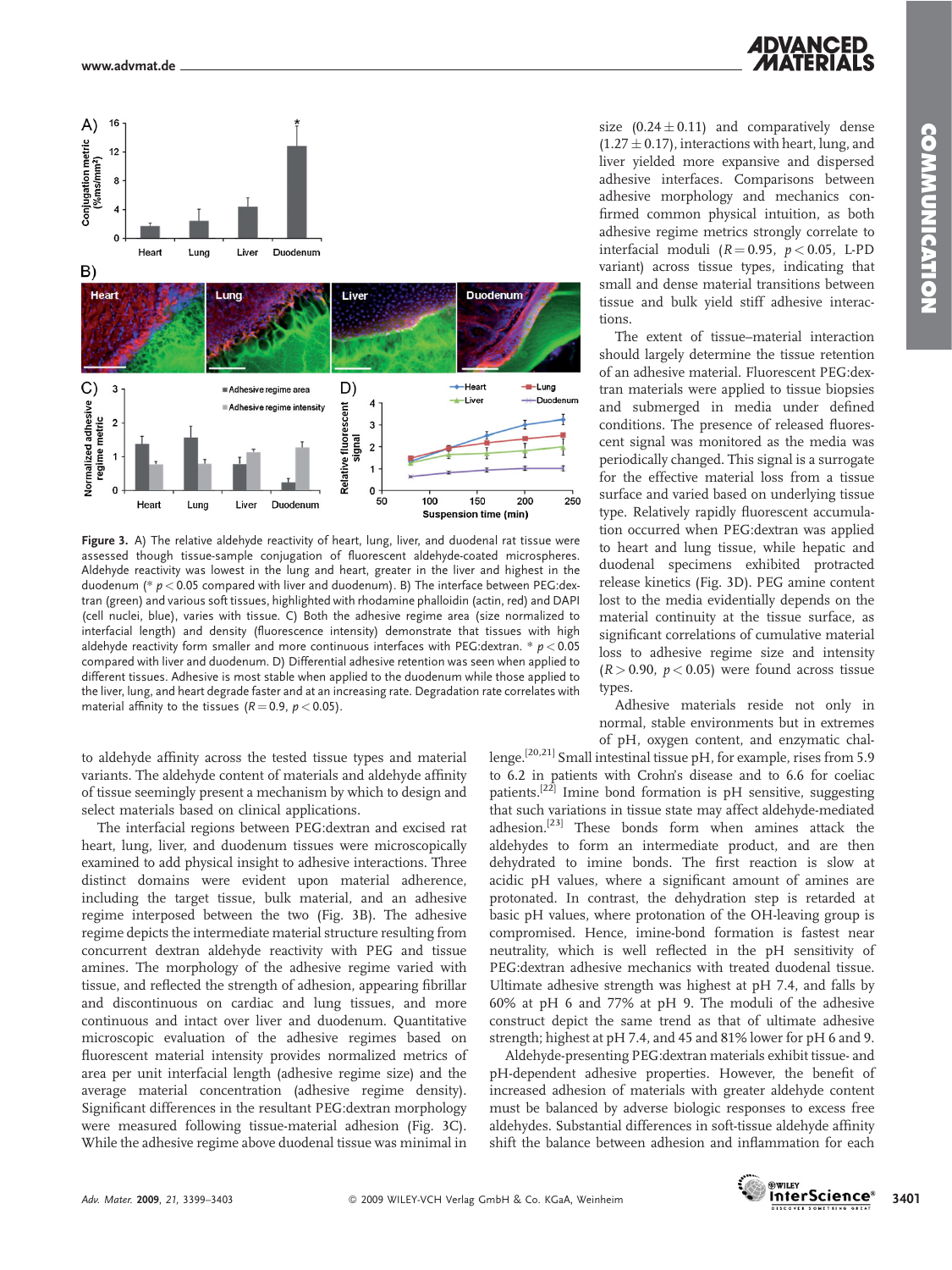tissue, and suggests that a class of materials could be optimized for specific needs. Excess aldehydes might simply be minimized when tissues are less responsive to changes in material aldehyde content, as in the case of lung tissue. In the other tissues, where aldehyde affinity is higher and resultant adhesion more dynamic, the intense response to material chemistry allows one to consider designing compositions for anticipated duration and desired strength of adhesion. Though tissue-surface chemistry is often ignored, it is a critical determinant of tissue–material interaction. Unlike cyanoacrylate and fibrin glue, PEG:dextran-based materials have flexible design parameters that enable their mediation for specific applications. Quantification and consideration of tissue properties must be a part in the design of any adhesive material to advance material selection for the full range of target tissues and clinical needs. The performance of existing and future adhesive materials should be examined with regard to tissue specificity.

### Experimental

PEG:Dextran: The synthesis of star PEG amine and dextran aldehydes as well as the PEG:dextran network formation have been previously described [14–17]. Briefly, eight-arm 10 kDa star PEG polymer with amine end groups was dissolved in water to form a 25 wt% aqueous solution. Linear dextran (10 kDa) was oxidized with sodium periodate to yield dextran aldehyde, which was also prepared as an aqueous solution (8.8–20.0 wt%). The present study examines the effect of aldehyde content on adhesion strength and tissue response, motivating the design and synthesis of a series of materials with isolated variation in dextran aldehyde solid content.

Fluorescent PEG Amine: To characterize the PEG:dextran morphology at the tissue–material interface as well as track gradual material release from the tissue surface, constituent PEG amine was labeled with fluorescein. PEG amine (2.4 g) was dissolved in 6 mL dichloromethane, followed by the addition of 0.015 g 6-(fluorescein-5-carboxyamido) hexanoic acid (Invitrogen) and  $12 \mu L$  triethylamine (Sigma). The mixture was stirred at room temperature for 48 h. The resulting solid after solvent evaporation was dissolved in 100 mL water, dialyzed, and lyophilized. PEG amine solutions of 25 wt% solid content, 0.5% of which were fluorescently labeled, were then prepared and crosslinked with dextran aldehyde solutions in the established manner yielding fluorescent materials.

Subcutaneous Mouse Model: A subcutaneous implantation model of tissue response was used to evaluate in vivo compatibility. A subcutaneous pocket was created in anesthetized C57BL/6 mice and 200 $\mu$ L of PEG:dextran was injected into the pocket using a dual chamber syringe equipped with a sterile mixing tip. After nine days, the mice were sacrificed and the skin and subcutaneous tissues were harvested. The samples were snap frozen in liquid nitrogen and stored at  $-80\,^{\circ}$ C until histological and zymographic analyses. All experimental protocols were approved by the MIT Animal Care and Use Committee and were in compliance with NIH guidelines for animal use. Harvested tissue was sectioned using cryotome to create  $20 \mu m$  thick sections. Hematoxylin and eosin staining were performed using standard methods. Fibrotic response was based on morphology and measured in multiple random locations in five images from tissue samples from each mouse. Zymography was performed using quenched fluorescein-labeled gelatin and quantified using Adobe Photoshop as previously published [21].

Adhesive Interface Morphology: To analyze the tissue-specific dependence of PEG:dextran morphology following adhesion, we imaged the tissue-material formed with various soft tissues. Uniform biopsies from freshly harvested rat lung, liver, heart, and duodenum provided a controlled surface area  $(20\,\text{mm}^2)$  for material application. Fluorescently labeled PEG: dextran (50  $\mu$ L) was applied to tissues after blot drying, and allowed to cure for 30 min. Tissue samples were then cryosectioned (20  $\mu$ m sections) and stained with rhodamine phalloidin (Invitrogen) and DAPI (Vector Laboratories). PEG:dextran morphology at the tissue-material was quantified using image analysis techniques (Leica Microsystems, MetaMorph $^{(8)}$ ) to characterize the transitory material between tissue surfaces and material bulk.

Aldehyde Affinity of Soft-Tissue Surfaces: To determine the aldehyde affinity of various soft tissues, the conjugation of aldehyde-coated f-MS (Molecular Probes) to soft-tissue surfaces was quantified. Biopsies of rat lung, liver, heart, and duodenum were prepared with equal surface area (20 mm<sup>2</sup>) and submerged in 0.5 mL of 0.5% f-MS solutions for 20 min on rocker at 37 °C. Tissue samples were thoroughly rinsed with 10 mL PBS three times. Tissue specimens were then processed and analyzed to quantify the percent surface coverage by f-MS (Leica Microsystems, MetaMorph).

Adhesion Mechanics: The adhesion mechanics following PEG:dextran application to soft tissues was measured with monotonic uniaxial tensile testing (Bose<sup>®</sup> Biodynamic Test Instrument, Minnetonka, MN, USA). Adhesive test elements were created from a  $200 \mu L$  application of PEG:dextran evenly distributed between two uniformly sized tissue biopsies (disks of 8 mm diameter, total test element thickness of 1 mm) of rat duodenum, heart, lung, or liver. Tissue surfaces were gently dried prior to material application. After applying PEG:dextran between tissue surfaces and allowing 5 min for material polymerization, adhesive test elements were displaced at a constant rate  $(0.05 \text{ mm s}^{-1})$  and the load response was continuously recorded (200 measurements  $s^{-1}$ ). To study the effect of pH on material adhesion strength, tissue samples were submerged in PBS having a pH of 6, 7.3, or 9 for 10 min and left damp for test element construction. Recorded loads were normalized by test element cross-sectional area and reported as an interfacial stress response to a change in thickness.

Material Retention: To track material loss following PEG:dextran adhesion to various soft tissues, fluorescently labeled materials were applied to lung, liver, heart, and duodenum biopsies (4 mm disks). Identical volumes (200  $\mu$ L) of PEG:dextran (14% dextran aldehyde variant, L-PD) were applied to tissue surfaces and allowed to polymerize for 5 min. Samples were then submerged in PBS at 37 °C for 4 h. The fluorescent signal (485 nm excitation and 538 nm emission) accruing in the media was periodically monitored throughout the suspension period to assess the kinetics of material dissociation from the tissue.

Statistical Analyses: Data are presented as means  $\pm$  standard deviations. To take multiple comparisons into account, all statistical comparisons were performed using one way ANOVA followed by the Tukey–Kramer test, using InStat software (GraphPad, San Diego, CA, USA). A  $p$ -value < 0.05 was considered to denote statistical significance.

### Acknowledgements

N.A. and T.S. contributed equally to this work. The authors gratefully acknowledge support from the MIT-DuPont Alliance and National Institutes of Health (R01 GM 49039 to E.R.E) as well as a postdoctoral fellowship from the Philip Morris External Research Program (to A. B. B.).

> Received: January 30, 2009 Revised: April 2, 2009 Published online: June 2, 2009

- [1] M. Araki, H. Tao, T. Sato, N. Nakajima, H. Sugai, S. H. Hyon, T. Nagayasu, T. Nakamura, J. Thorac. Cardiovasc. Surg. 2007, 134, 145.
- [2] A. Ekelund, O. S. Nilsson, Int. Orthop. 1991, 15, 331.
- [3] C. Vauthier, C. Dubernet, E. Fattal, H. Pinto-Alphandary, P. Couvreur, Adv. Drug Delivery Rev. 2003, 55, 519.
- [4] B. J. Vote, M. J. Elder, Clin. Experiment. Ophthalmol. 2000, 28, 437.
- [5] A. C. van der Ham, W. J. Kort, I. M. Weijma, H. F. van den Ingh, H. Jeekel, Dis. Colon Rectum 1992, 35, 884.
- [6] K. Suzuki, M. Shinya, M. Kitagawa, J. Obstet. Gynaecol. Res. 2006, 32, 140.